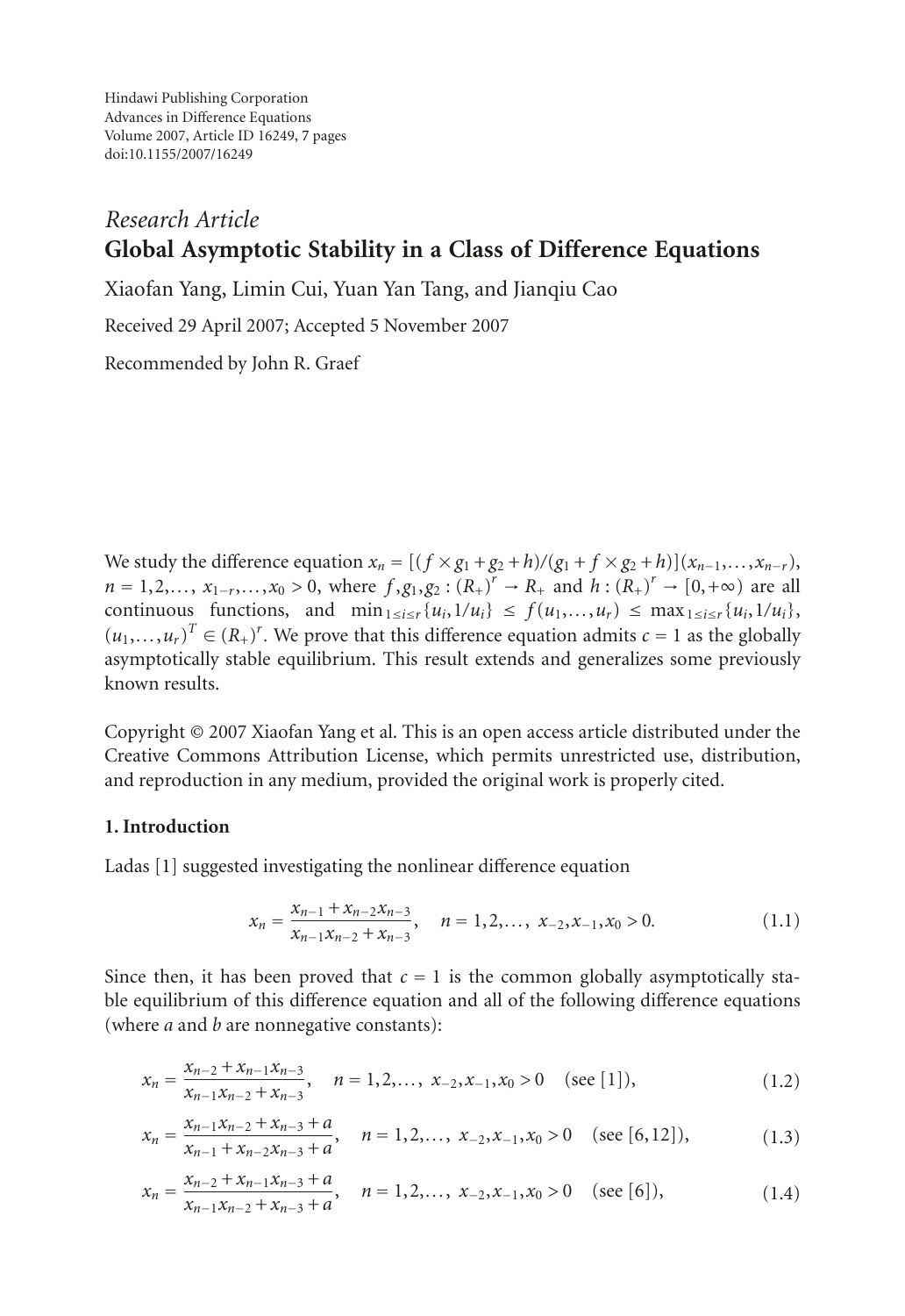### 2 Advances in Difference Equations

$$
x_n = \frac{x_{n-1} + x_{n-2}x_{n-3} + a}{x_{n-1}x_{n-2} + x_{n-3} + a}, \quad n = 1, 2, ..., x_{-2}, x_{-1}, x_0 > 0 \quad (\text{see } [14]), \tag{1.5}
$$

$$
x_n = \frac{x_{n-1}x_{n-2} + x_{n-3} + a}{x_{n-2} + x_{n-1}x_{n-3} + a}, \quad n = 1, 2, ..., \ x_{-2}, x_{-1}, x_0 > 0 \quad (\text{see } [14]), \tag{1.6}
$$

$$
x_n = \frac{x_{n-1}^b x_{n-3} + x_{n-4}^b + a}{x_{n-1}^b + x_{n-3} x_{n-4}^b + a}, \quad n = 1, 2, \dots, \ x_{-3}, x_{-2}, x_{-1}, x_0 > 0 \quad (\text{see [7]}),
$$
 (1.7)

$$
x_n = \frac{x_{n-k}^b x_{n-m} + x_{n-l}^b + a}{x_{n-k}^b + x_{n-m} x_{n-l}^b + a}, \quad n = 1, 2, ..., x_{1-\max\{k,m,l\}}, ..., x_0 > 0 \quad (\text{see } [8]). \tag{1.8}
$$

Motivated by the above work and the work by Sun and Xi [\[2\]](#page-6-2), this article addresses the difference equation

<span id="page-1-1"></span><span id="page-1-0"></span>
$$
x_n = \left[\frac{f \times g_1 + g_2 + h}{g_1 + f \times g_2 + h}\right](x_{n-1}, \ldots, x_{n-r}), \quad n = 1, 2, \ldots, x_{1-r}, \ldots, x_0 > 0, \tag{1.9}
$$

where  $f, g_1, g_2 : (R_+)^r \to R_+$  and  $h : (R_+)^r \to [0, +\infty)$  are all continuous functions, and

$$
\min_{1 \le i \le r} \{u_i, 1/u_i\} \le f(u_1, \dots, u_r) \le \max_{1 \le i \le r} \{u_i, 1/u_i\}, \quad (u_1, \dots, u_r)^T \in (R_+)^r. \tag{1.10}
$$

It can be seen that [\(1.9\)](#page-1-0) subsumes [\(1.1\)](#page-0-0) and [\(1.8\)](#page-1-1). For example, if we let  $r = \max\{k, l, m\}$ ,  $f(x_{n-1},...,x_{n-r}) = x_{n-m}, g_1(x_{n-1},...,x_{n-r}) = x_{n-k}^b, g_2(x_{n-1},...,x_{n-r}) = x_{n-l}^b,$  and  $h(x_1,...,x_{n-r}) = a$ , then (1.9) reduces to (1.8)  $x_r$   $\equiv a$ , then [\(1.9\)](#page-1-0) reduces to [\(1.8\)](#page-1-1).

We prove that  $(1.9)$  admits  $c = 1$  as the globally asymptotically stable equilibrium. As a consequence, our result includes all of the above-mentioned results.

#### **2. Preliminary knowledge**

For two functions,  $f(x_1,...,x_n)$  and  $g(x_1,...,x_n)$ , we adopt the following notations:

$$
[f+g](x_1,...,x_n) := f(x_1,...,x_n) + g(x_1,...,x_n),
$$
  
\n
$$
[f \times g](x_1,...,x_n) := f(x_1,...,x_n) \times g(x_1,...,x_n),
$$
  
\n
$$
\left[\frac{f}{g}\right](x_1,...,x_n) := \frac{f(x_1,...,x_n)}{g(x_1,...,x_n)} \quad \text{if } g(x_1,...,x_n) \neq 0.
$$
\n(2.1)

Let  $R_{+}$  denote the whole set of positive real numbers. The part metric (or Thompson's metric) [\[3](#page-6-3), [4](#page-6-4)] is a metric defined on  $(R_+)^r$  in the following way: for any  $X = (x_1, \ldots, x_r)^T \in$  $(R_+)^r$  and

$$
Y = (y_1, \dots, y_r)^T \in (R_+)^r, \qquad p(X, Y) := -\log_2 \min_{1 \le i \le r} \{x_i / y_i, y_i / x_i\}.
$$
 (2.2)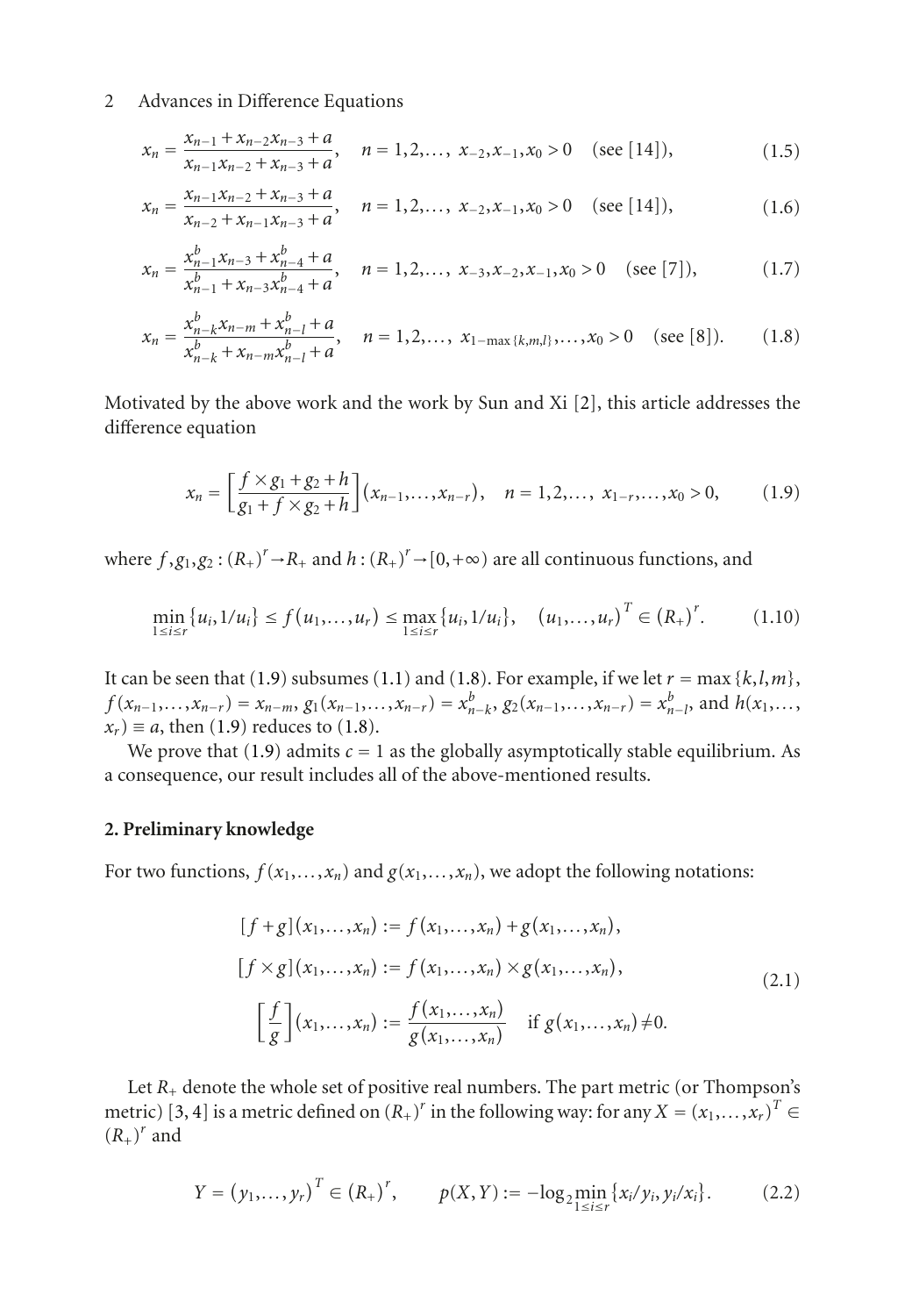<span id="page-2-4"></span>THEOREM 2.1 (see [\[5](#page-6-5), Theorem 2.2], see also [\[3](#page-6-3)]). Let  $T: (R_+)' \rightarrow (R_+)'$  be a continuous<br>mapping with an equilibrium  $C \in (R_+)^r$  Consider the following difference equation:  $m$ apping with an equilibrium  $C \in (R_+)^r$ . Consider the following difference equation:

$$
X_n = T(X_{n-1}), \quad n = 1, 2, ..., X_0 \in (R_+)^r. \tag{2.3}
$$

*Suppose there is a positive integer k such that*  $p(T^k(X), C) < p(X, C)$  *holds for all*  $X \neq C$ . *Then C is globally asymptotically stable.*

<span id="page-2-2"></span>THEOREM 2.2 (see [\[6,](#page-6-6) page 1]). Let  $a_1, \ldots, a_n, b_1, \ldots, b_n, c_1, \ldots, c_n$  be positive numbers. *Then*

$$
\min\left\{\frac{a_i}{b_i}: 1 \le i \le n\right\} \le \frac{\sum_{i=1}^n c_i a_i}{\sum_{i=1}^n c_i b_i} \le \max\left\{\frac{a_i}{b_i}: 1 \le i \le n\right\}.\tag{2.4}
$$

*Moreover, one of the two equalities holds if and only if*  $a_1/b_1 = a_2/b_2 = \cdots = a_n/b_n$ .

## **3. Main result**

<span id="page-2-5"></span>The main result of this article is the following.

Theorem 3.1. *Consider the difference equation*

<span id="page-2-0"></span>
$$
x_n = \left[\frac{f \times g_1 + g_2 + h}{g_1 + f \times g_2 + h}\right](x_{n-1}, \ldots, x_{n-r}), \quad n = 1, 2, \ldots, x_{1-r}, \ldots, x_0 > 0, \tag{3.1}
$$

*where*  $f, g_1, g_2 : (R_+)^r \to R_+$  *and*  $h : (R_+)^r \to [0, +\infty)$  *are all continuous functions, and* 

$$
\min_{1 \le i \le r} \{u_i, 1/u_i\} \le f(u_1, \dots, u_r) \le \max_{1 \le i \le r} \{u_i, 1/u_i\}, \quad (u_1, \dots, u_r)^T \in (R_+)^r. \tag{3.2}
$$

*Let*  $\{x_n\}$  *be a solution of [\(3.1\)](#page-2-0). Then the following assertions hold:* (i) *for all*  $n \ge 1$  *and*  $i \ge 0$ *, one has* 

<span id="page-2-3"></span><span id="page-2-1"></span>
$$
\min_{1 \le i \le r} \{x_{n-i}, 1/x_{n-i}\} \le x_{n+j} \le \max_{1 \le i \le r} \{x_{n-i}, 1/x_{n-i}\};\tag{3.3}
$$

- (ii) *there exist*  $n \ge 1$  *and*  $j \ge 0$  *such that one of the two equalities in chain* [\(3.3\)](#page-2-1) *holds if and only if*  $(x_{n-1},...,x_{n-r}) = (1,...,1)$ ;
- (iii)  $c = 1$  *is the globally asymptotically stable equilibrium of [\(3.1\)](#page-2-0).*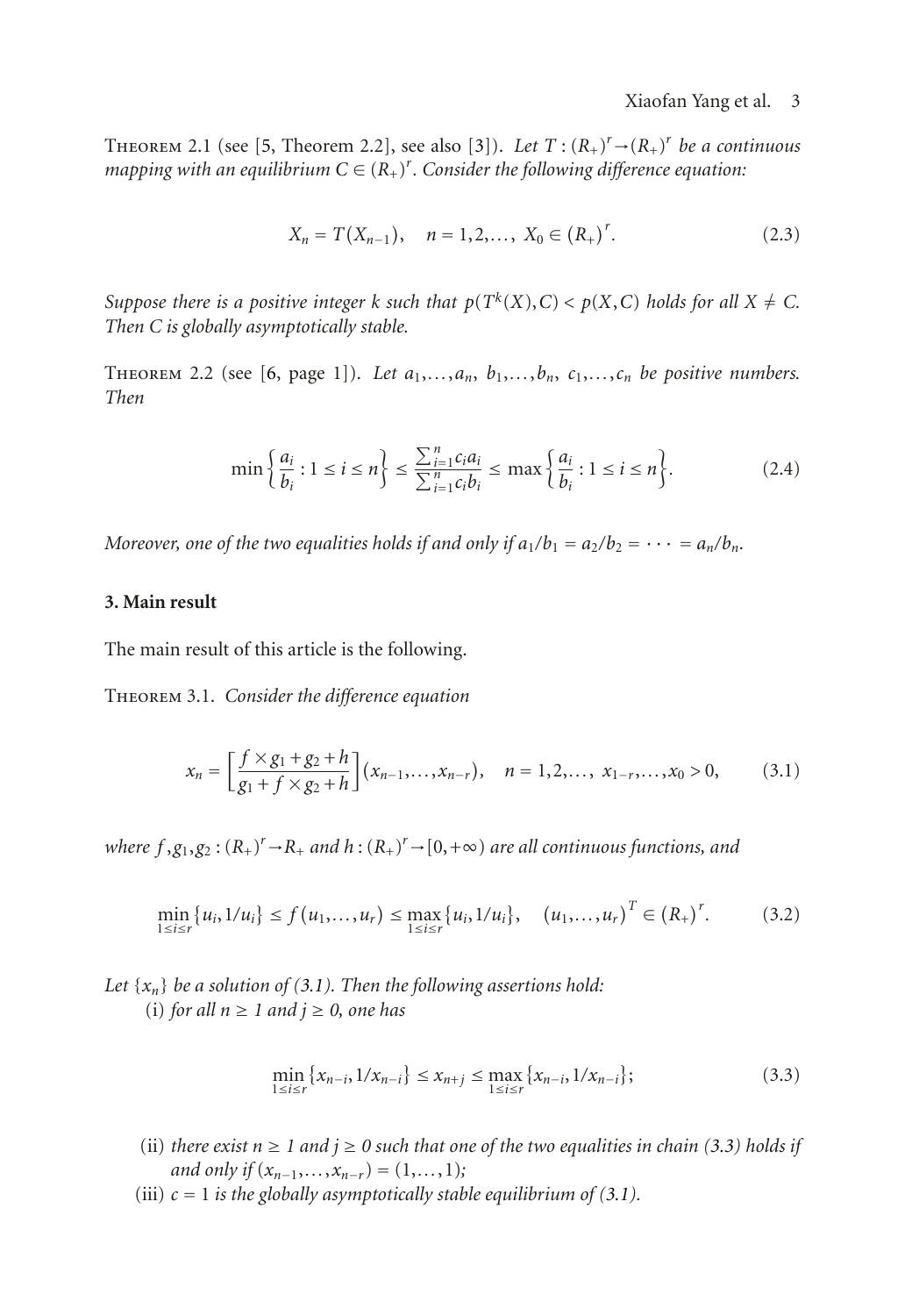# 4 Advances in Difference Equations

*Proof.* (i) For any given  $n \ge 1$ , we prove the assertion by induction on *j*. By [Theorem 2.2](#page-2-2) and chain [\(3.3\)](#page-2-1), we have

$$
x_{n} = \left[\frac{f \times g_{1} + g_{2} + h}{g_{1} + f \times g_{2} + h}\right](x_{n-1},...,x_{n-r}) \ge \min\left\{f(x_{n-1},...,x_{n-r}), \frac{1}{f(x_{n-1},...,x_{n-r})}\right\}
$$
  
\n
$$
\ge \min\left\{\min_{1 \le i \le r} \{x_{n-i}, 1/x_{n-i}\}, \frac{1}{\max_{1 \le i \le r} \{x_{n-i}, 1/x_{n-i}\}}\right\} = \min_{1 \le i \le r} \{x_{n-i}, 1/x_{n-i}\},
$$
  
\n
$$
x_{n} = \left[\frac{f \times g_{1} + g_{2} + h}{g_{1} + f \times g_{2} + h}\right](x_{n-1},...,x_{n-r}) \le \max\left\{f(x_{n-1},...,x_{n-r}), \frac{1}{f(x_{n-1},...,x_{n-r})}\right\}
$$
  
\n
$$
\le \max\left\{\max_{1 \le i \le r} \{x_{n-i}, 1/x_{n-i}\}, \frac{1}{\max_{1 \le i \le r} \{x_{n-i}, 1/x_{n-i}\}}\right\} = \max\left\{x_{n-i}, 1/x_{n-i}\}.
$$
  
\n(3.4)

So the assertion is true for  $j = 0$ . Suppose the assertion is true for all integer  $k$  ( $0 \le k \le j - 1$ ), that is,

<span id="page-3-0"></span>
$$
\min_{1 \le i \le r} \{x_{n-i}, 1/x_{n-i}\} \le x_{n+k} \le \max_{1 \le i \le r} \{x_{n-i}, 1/x_{n-i}\}, \quad 0 \le k \le j-1. \tag{3.5}
$$

By [Theorem 2.2,](#page-2-2) chain [\(3.2\)](#page-2-3), and the inductive hypothesis, we get

$$
x_{n+j} = \left[\frac{f \times g_1 + g_2 + h}{g_1 + f \times g_2 + h}\right](x_{n+j-1}, \ldots, x_{n+j-r})
$$
  
\n
$$
\geq \min \left\{ f(x_{n+j-1}, \ldots, x_{n+j-r}), \frac{1}{f(x_{n+j-1}, \ldots, x_{n+j-r})} \right\}
$$
  
\n
$$
\geq \min \left\{ \min_{1 \leq i \leq r} \{x_{n+j-i}, 1/x_{n+j-i}\}, \frac{1}{\max_{1 \leq i \leq r} \{x_{n+j-i}, 1/x_{n+j-i}\}} \right\} = \min \left\{ x_{n+j-i}, 1/x_{n+j-i} \right\}
$$
  
\n
$$
\geq \min \left\{ \min_{1 \leq i \leq r} \{x_{n-i}, 1/x_{n-i}\}, \frac{1}{\max_{1 \leq i \leq r} \{x_{n-i}, 1/x_{n-i}\}} \right\} = \min \left\{ x_{n-i}, 1/x_{n-i} \right\};
$$
\n(3.6)

$$
x_{n+j} = \left[\frac{f \times g_1 + g_2 + h}{g_1 + f \times g_2 + h}\right](x_{n+j-1}, \ldots, x_{n+j-r})
$$
  
\n
$$
\leq \max \left\{ f(x_{n+j-1}, \ldots, x_{n+j-r}), \frac{1}{f(x_{n+j-1}, \ldots, x_{n+j-r})} \right\}
$$
  
\n
$$
\leq \max \left\{ \max_{1 \leq i \leq r} \{x_{n+j-i}, \frac{1}{x_{n+j-i}}\}, \frac{1}{\min_{1 \leq i \leq r} \{x_{n+j-i}, \frac{1}{x_{n+j-i}}\}} \right\} = \max_{1 \leq i \leq r} \{x_{n+j-i}, \frac{1}{x_{n-j+1}}\}
$$
  
\n
$$
\leq \max \left\{ \max_{1 \leq i \leq r} \{x_{n-i}, \frac{1}{x_{n-i}}, \frac{1}{x_{n-i}}, \frac{1}{x_{n-i}}\} \right\} = \max_{1 \leq i \leq r} \{x_{n-i}, \frac{1}{x_{n-i}}\}.
$$
\n(3.7)

Thus the assertion is true for *j*. The inductive proof of this assertion is complete.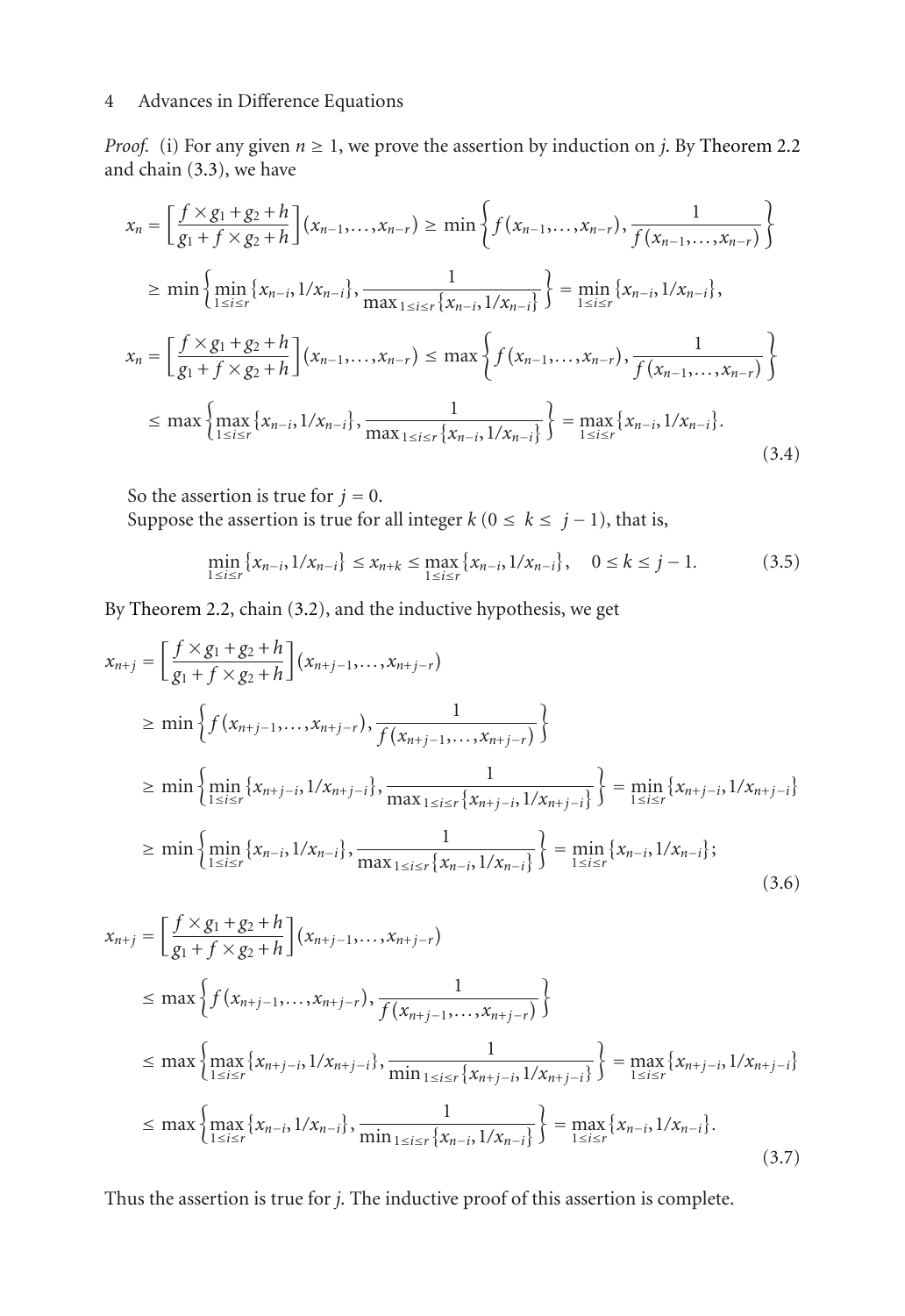(ii) The sufficiency follows immediately from the first assertion of this theorem. *Necessity.* Suppose there exist  $n \ge 1$  and  $j \ge 0$  such that  $x_{n+i} = \min_{1 \le i \le r} \{x_{n-i}, 1/x_{n-i}\}$ . Then all of the equalities in chain [\(3.6\)](#page-3-0) hold. This chain of equalities plus [Theorem 2.2](#page-2-2) yield *f* ( $x_{n+1-1},...,x_{n+1-r}$ ) = 1 and, hence, ( $x_{n-1},...,x_{n-r}$ ) = (1,...,1). Likewise, one can show that  $(x_{n-1},...,x_{n-r}) = (1,...,1)$  if  $x_{n+j} = \max_{1 \leq i \leq r} \{x_{n-i},1/x_{n-i}\}.$ 

(iii) The system of first-order difference equations associated with [\(3.1\)](#page-2-0) is

<span id="page-4-0"></span>
$$
Y_n = T(Y_{n-1}), \quad n = 1, 2, \dots,
$$
\n(3.8)

where  $T: (R_+)^r \rightarrow (R_+)^r$  is a mapping defined by

$$
T((y_1,...,y_r)^T) = \left(y_2,...,y_r,\left[\frac{f\times g_1+g_2+h}{g_1+f\times g_2+h}\right](y_r,...,y_1)\right)^T.
$$
 (3.9)

By chain [\(3.2\)](#page-2-3), we have  $f(1,...,1) = 1$ . Hence,  $C = (1,...,1)^T$  is an equilibrium of sys-tem [\(3.8\)](#page-4-0). Consider an arbitrary  $X = (x_1, \ldots, x_r)^T \in (R_+)^r$ ,  $X \neq C$ . Then

$$
T^{r}((x_{1},...,x_{r})^{T})=(x_{r+1},...,x_{2r})^{T}, \qquad (3.10)
$$

where  $x_j = [(f \times g_1 + g_2 + h)/(g_1 + f \times g_2 + h)](x_{j-1},...,x_{j-r}), r+1 ≤ j ≤ 2r$ . By the first two assertions of this theorem, we induce

$$
\min_{r+1 \le i \le 2r} \{x_i, 1/x_i\} > \min \left\{ \min_{1 \le i \le r} \{x_i, 1/x_i\}, \frac{1}{\max_{1 \le i \le r} \{x_i, 1/x_i\}} \right\} = \min_{1 \le i \le r} \{x_i, 1/x_i\}. \tag{3.11}
$$

Hence,

$$
p(T^{r}(X), C) = -\log_{2} \min_{r+1 \leq i \leq 2r} \{x_{i}, 1/x_{i}\} < -\log_{2} \min_{1 \leq i \leq r} \{x_{i}, 1/x_{i}\} = p(X, C). \tag{3.12}
$$

By [Theorem 2.1,](#page-2-4) we conclude that  $C$  is the globally asymptotically stable equilibrium of system [\(3.8\)](#page-4-0). This implies that  $c = 1$  is the globally asymptotically stable equilibrium of (3.1).  $(3.1).$  $(3.1).$ 

#### **4. Applications**

*Example 4.1.* Consider the difference equation

$$
x_n = \left[\frac{f \times g_1 + g_2 + h}{g_1 + f \times g_2 + h}\right](x_{n-1}, \ldots, x_{n-r}), \quad n = 1, 2, \ldots, x_{1-r}, \ldots, x_0 > 0, \tag{4.1}
$$

where  $g_1, g_2 : (R_+)^r \to R_+$  and  $h : (R_+)^r \to [0, +\infty)$  are all continuous functions,  $1 \le p \le r$ ,<br> $h \le q \le n, h \le r$ ,  $f(u_1, \ldots, u_n) \in (u_1 + u_2) / 2$  and  $(u_2, \ldots, u_n) \in (R_+)^r \times R_+$  $1 \le q \le r, 1 \le s \le r, f(u_1, \ldots, u_r) = (u_p + u_q + u_s)/3, \text{ and } (u_1, \ldots, u_r)^T \in (R_+)^T.$ <br>As  $f(u_1, \ldots, u_r)$  is the arithmetic mean of  $u_1, u_2$  and  $u_1$  we get

As  $f(u_1,...,u_r)$  is the arithmetic mean of  $u_p$ ,  $u_q$ , and  $u_s$ , we get

<span id="page-4-1"></span>
$$
f(u_1,...,u_r) \le \max\{u_p, u_q, u_s\} \le \max_{1 \le i \le r} \{u_i, 1/u_i\},
$$
  

$$
f(u_1,...,u_r) \ge \min\{u_p, u_q, u_s\} \ge \min_{1 \le i \le r} \{u_i, 1/u_i\}.
$$
 (4.2)

By [Theorem 3.1,](#page-2-5)  $c = 1$  is the globally asymptotically stable equilibrium of [\(4.1\)](#page-4-1).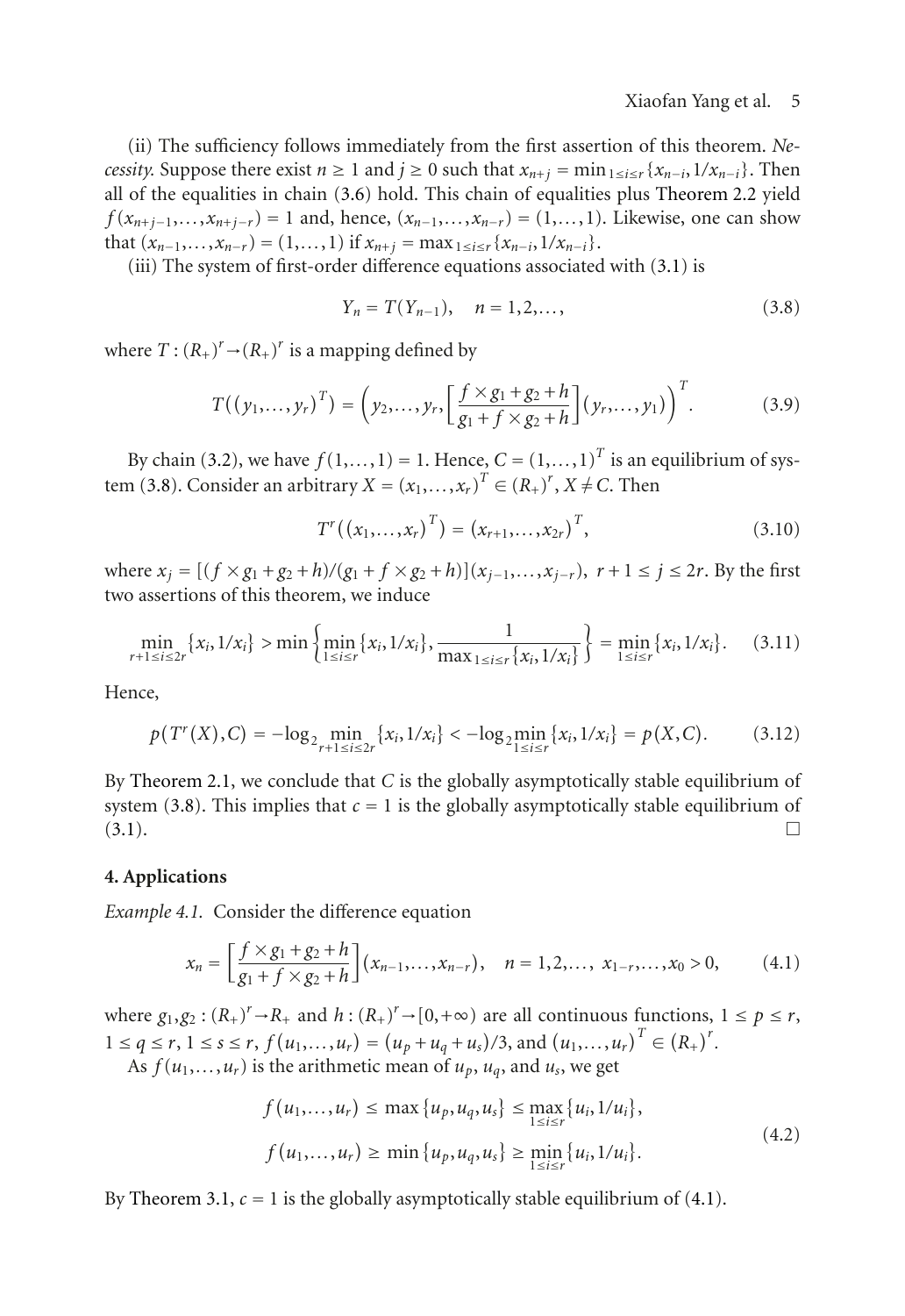#### 6 Advances in Difference Equations

*Example 4.2.* Consider the difference equation

$$
x_n = \left[\frac{f \times g_1 + g_2 + h}{g_1 + f \times g_2 + h}\right](x_{n-1}, \ldots, x_{n-r}), \quad n = 1, 2, \ldots, x_{1-r}, \ldots, x_0 > 0,\tag{4.3}
$$

where  $g_1, g_2 : (R_+)^r \to R_+$  and  $h : (R_+)^r \to [0, +\infty)$  are all continuous functions,  $1 \le p \le r$ ,<br> $h \le q \le r, h \le r$ ,  $f(u_1, u_2) = (u_1 + u_2 + 1/u_1)^r$  and  $(u_2, u_1)^T \in (R_+)^r$  $1 \le q \le r, 1 \le s \le r, f(u_1, \ldots, u_r) = (u_p + u_q + 1/u_s)/3, \text{ and } (u_1, \ldots, u_r)^T \in (R_+)^T.$ <br>As  $f(u_1, \ldots, u_r)$  is the arithmetic mean of  $u_1, u_2$  and  $1/u$ , we get

As  $f(u_1,...,u_r)$  is the arithmetic mean of  $u_p$ ,  $u_q$ , and 1/  $u_s$ , we get

<span id="page-5-0"></span>
$$
f(u_1,...,u_r) \le \max\{u_p, u_q, 1/u_s\} \le \max_{1 \le i \le r} \{u_i, 1/u_i\},
$$
  

$$
f(u_1,...,u_r) \ge \min\{u_p, u_q, 1/u_s\} \ge \min_{1 \le i \le r} \{u_i, 1/u_i\},
$$
 (4.4)

By [Theorem 3.1,](#page-2-5)  $c = 1$  is the globally asymptotically stable equilibrium of [\(4.3\)](#page-5-0).

*Example 4.3.* Consider the difference equation

$$
x_n = \left[\frac{f \times g_1 + g_2 + h}{g_1 + f \times g_2 + h}\right](x_{n-1}, \ldots, x_{n-r}), \quad n = 1, 2, \ldots, x_{1-r}, \ldots, x_0 > 0, \tag{4.5}
$$

where  $g_1, g_2 : (R_+)^r \to R_+$  and  $h : (R_+)$ <br>  $h \leq a \leq r, \quad h \leq a \leq r, \quad f(u, \ldots, u_r) = 3$  $r^r \rightarrow R_+$  and  $h: (R_+)^r \rightarrow [0,+\infty)$  are all continuous functions,  $1 \le p \le r$ ,<br> $r^r \left( \frac{du}{dx} \right) = \sqrt{u^r u^r}$  and  $\left( \frac{du}{dx} \right) = \frac{u^r}{dx} \left( \frac{p}{dx} \right)^r$  $1 \le q \le r, 1 \le s \le r, f(u_1, \ldots, u_r) = \sqrt[3]{u_p u_q/u_s}$ , and  $(u_1, \ldots, u_r)^T \in (R_+)^r$ <br>As  $f(u_1, \ldots, u_r)$  is the geometric mean of  $u_1, \ldots, u_r$  and  $1/u$ , we get

As  $f(u_1,...,u_r)$  is the geometric mean of  $u_p$ ,  $u_q$ , and  $1/u_s$ , we get

<span id="page-5-1"></span>
$$
f(u_1,...,u_r) \le \max\{u_p, u_q, 1/u_s\} \le \max_{1 \le i \le r} \{u_i, 1/u_i\},
$$
  

$$
f(u_1,...,u_r) \ge \min\{u_p, u_q, 1/u_s\} \ge \min_{1 \le i \le r} \{u_i, 1/u_i\}.
$$
 (4.6)

By [Theorem 3.1,](#page-2-5)  $c = 1$  is the globally asymptotically stable equilibrium of [\(4.5\)](#page-5-1).

#### **5. Conclusions**

This article has studied the global asymptotic stability of a class of difference equations. The result obtained extends and generalizes some previous results. We are attempting to apply the technique used in this article to deal with other generic difference equations which include some well-studied difference equations such as those in [\[7,](#page-6-7) [8](#page-6-8)].

#### **Acknowledgments**

The authors are grateful to the anonymous reviewers for their valuable comments and suggestions. This work is supported by Natural Science Foundation of China (Grant no. 10771227), Program for New Century Excellent Talent of Educational Ministry of China (Grant no. NCET-05-0759), Doctorate Foundation of Educational Ministry of China (Grant no. 20050611001), and Natural Science Foundation of Chongqing (Grants no. CSTC 2006BB2231, 2005BB2191).